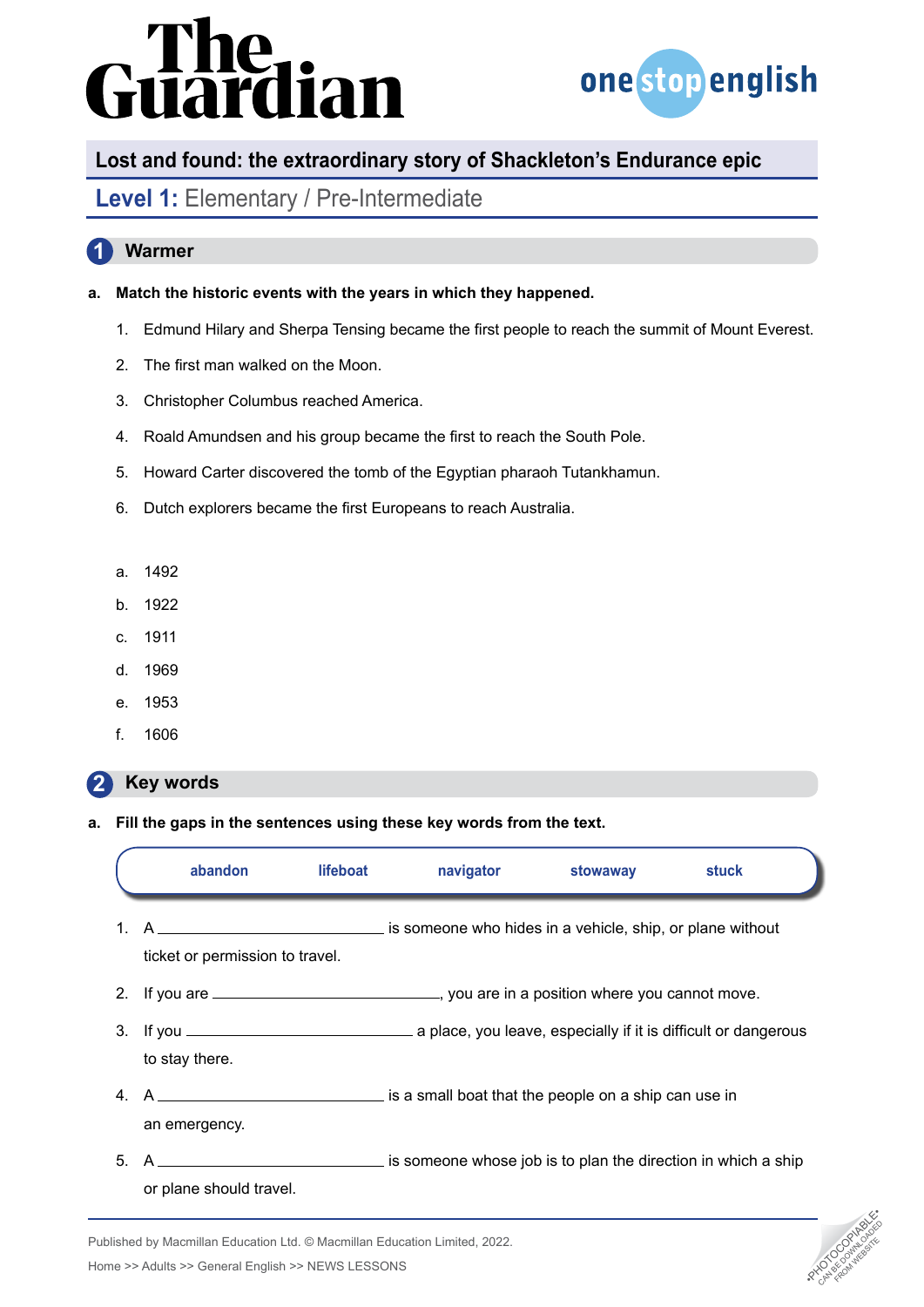# Guardian



# **Lost and found: the extraordinary story of Shackleton's Endurance epic**

# **Level 1:** Elementary / Pre-Intermediate

| destination                                                             | glacier | insane | remote | uninhabited                                                  |  |  |  |
|-------------------------------------------------------------------------|---------|--------|--------|--------------------------------------------------------------|--|--|--|
|                                                                         |         |        |        |                                                              |  |  |  |
| 7. If a place is __________________________________, noone lives there. |         |        |        |                                                              |  |  |  |
|                                                                         |         |        |        |                                                              |  |  |  |
|                                                                         |         |        |        |                                                              |  |  |  |
|                                                                         |         |        |        | is a large area of ice on a mountain that moves very slowly. |  |  |  |



Published by Macmillan Education Ltd. © Macmillan Education Limited, 2022. Home >> Adults >> General English >> NEWS LESSONS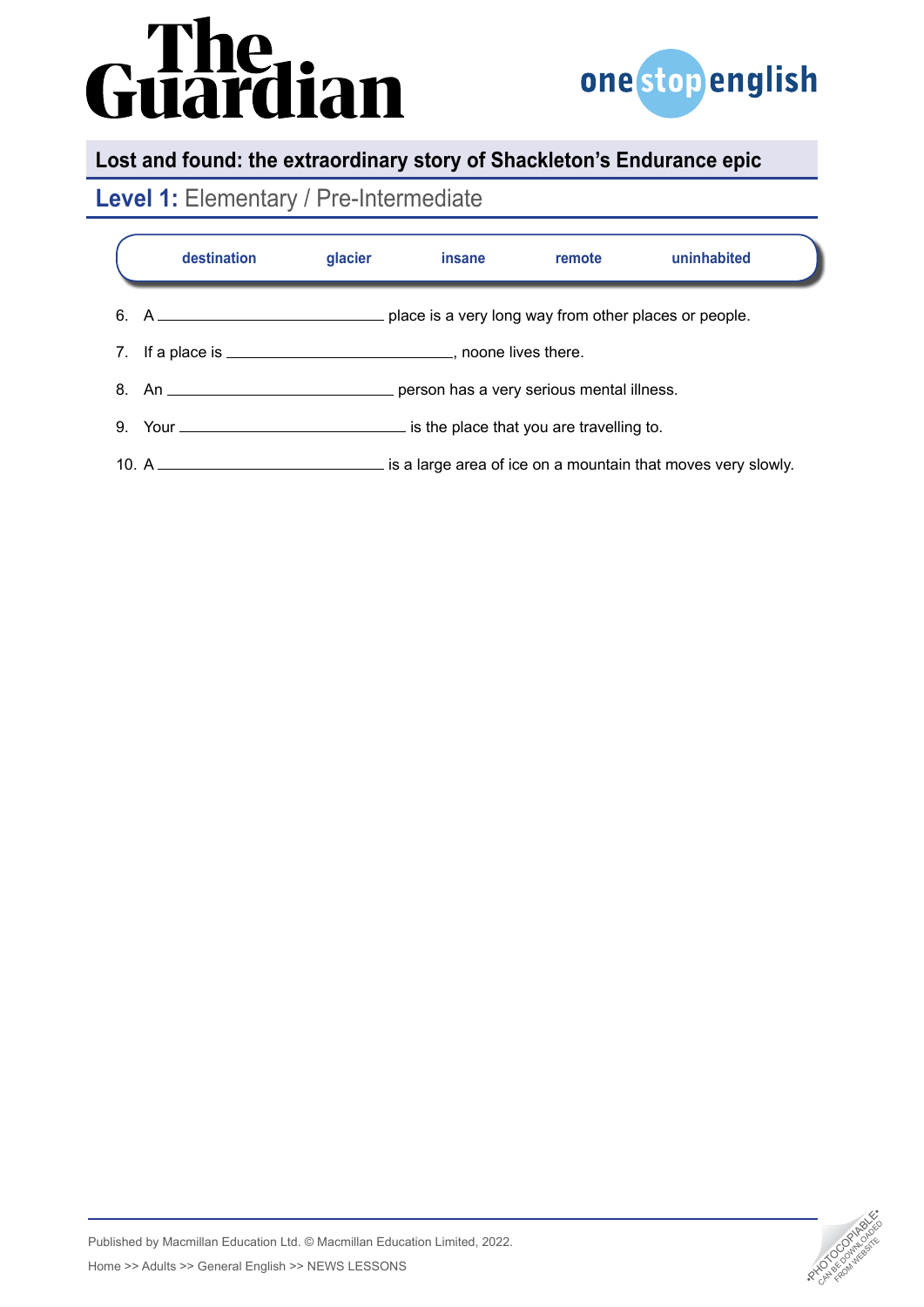# lian



# **Lost and found: the extraordinary story of Shackleton's Endurance epic**

# **Level 1:** Elementary / Pre-Intermediate

### **[Harriet Sherwood](https://www.theguardian.com/profile/harrietsherwood) 9 March, 2022**

- The *Endurance* left South Georgia to travel 1 towards [Antarctica](https://www.theguardian.com/world/antarctica) on 5 December, 1914 with 27 crew members plus a stowaway. Sir Ernest Shackleton, the expedition leader, was planning to establish a base on Antarctica's Weddell Sea coast.
- Less than two days later, the ship had to 2 travel between thick sea ice around the Antarctic continent. For several weeks, [the](https://www.theguardian.com/uk-news/gallery/2022/mar/09/sir-ernest-shackletons-ship-endurance-found-in-pictures)  *[Endurance](https://www.theguardian.com/uk-news/gallery/2022/mar/09/sir-ernest-shackletons-ship-endurance-found-in-pictures)* could only move very slowly, and in mid-January, the ship became stuck in the ice.
- The men could do nothing except wait. After 3 nine months of being stuck in the ice, they abandoned the badly damaged ship and moved onto the ice. From the ship, they took food, bibles, books, clothing, tools and – most importantly – three open lifeboats.
- A few weeks later, on 21 November, 1915, 4 the *Endurance* [finally sank.](https://www.theguardian.com/world/2022/mar/09/ernest-shackleton-wrecked-ship-endurance-antarctic) Frank Worsley, the ship's captain and navigator, recorded its location, using basic navigational tools. That information made it possible to find the ship more than 100 years later.
- The men started to walk across the ice towards 5 land. But after travelling just seven and a half miles (12km) in seven days, they gave up. "There was no alternative. We had to camp on the ice again and wait until conditions were better," wrote Shackleton.
- When the ice broke apart the following April, 6 the crew took the lifeboats and rowed to Elephant Island, a remote and uninhabited rock. The men were very tired, some had sea sickness, others were very ill and weak. "At least half the men were insane," wrote Frank Wild, Shackleton's second in command.
- 7 But they got there. On 15 April, they reached Elephant Island and the men stood on solid ground for the first time in almost 500 days.
- 8 Nine days later, Shackleton, Worsley and four others took one of the boats another 800 miles (1,300km) across rough seas and in freezing winds to South Georgia. It took 16 days to reach their destination.
- But their long journey was not yet over. Three of the men, including Shackleton, then crossed South Georgia's mountains and glaciers to reach a whaling station on the other side of the island. In August, after several failed attempts, a rescue party left for Elephant Island, where the remaining 22 crewmen were waiting.  $\mathsf{Q}$
- In early 1922, Shackleton launched a new 10expedition to the Antarctic. On 5 January, while his ship was at South Georgia, he [died of a](https://www.theguardian.com/world/2022/jan/28/ernest-shackleton-dies-at-sea-archive-1922)  [heart attack](https://www.theguardian.com/world/2022/jan/28/ernest-shackleton-dies-at-sea-archive-1922), aged 47.

© Guardian News and Media 2022 First published in *The Guardian*, 09/03/2022



Published by Macmillan Education Ltd. © Macmillan Education Limited, 2022.

Home >> Adults >> General English >> NEWS LESSONS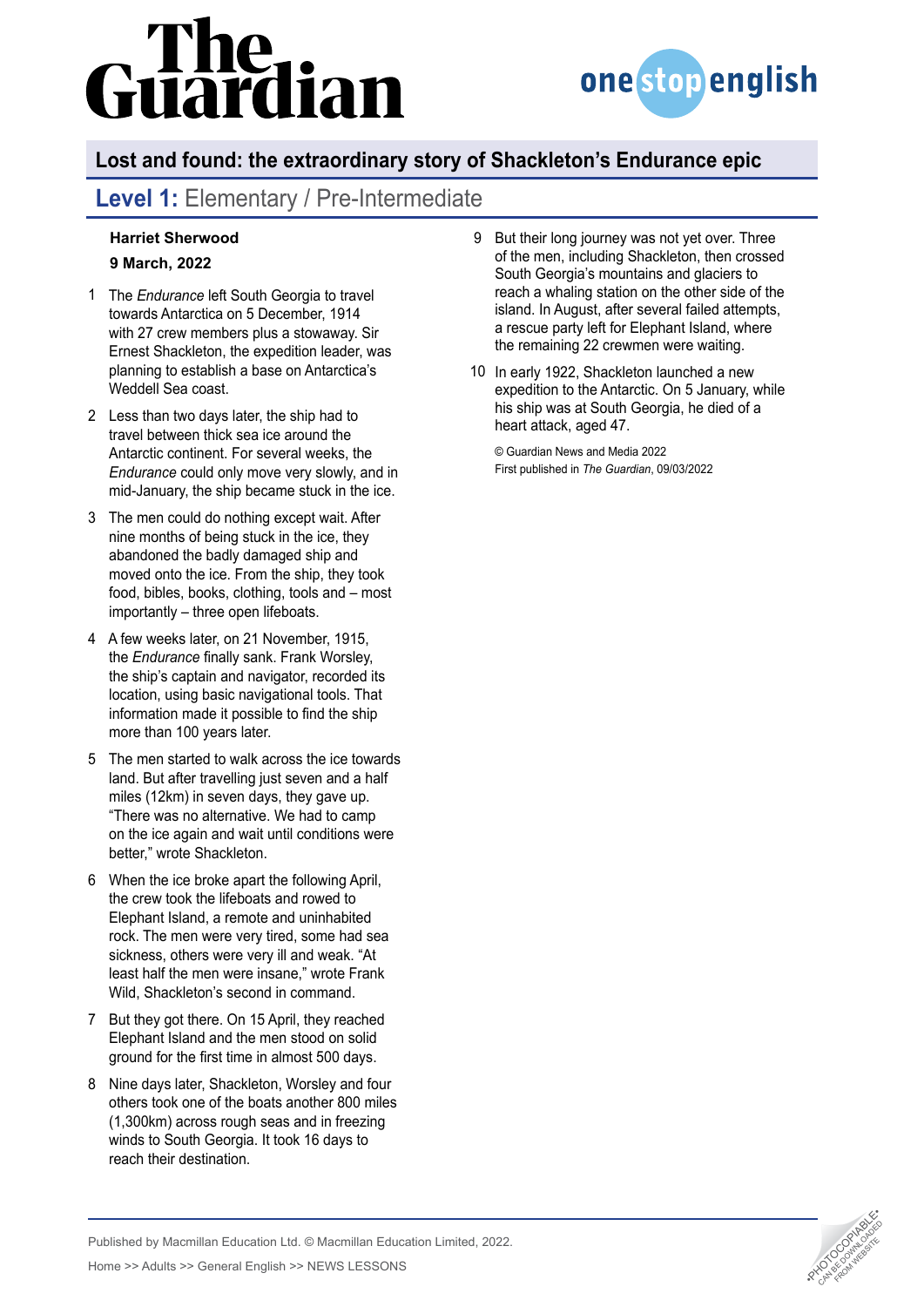# irdian



# **Lost and found: the extraordinary story of Shackleton's Endurance epic**

### **Level 1:** Elementary / Pre-Intermediate

### **3 Comprehension check**

### **a. Answer the questions using information from the article.**

- 1. How many people were on the *Endurance* when it left South Georgia?
- 2. Who was the leader of the expedition?
- 3. What happened in mid-January?
- 4. How far did the men walk after they abandoned the ship?
- 5. When did the ice finally break up?
- 6. When did they reach Elephant Island?
- 7. How many people rowed to South Georgia?
- 8. How far did they row?
- 9. How many men crossed the mountains and glaciers in South Georgia?
- 10. Where was Shackleton when he died?

#### **4 Key language**

- **a. Match the words in the left-hand column with those in the right-hand column to make expressions from the text.**
	- 1. badly a. ground
	- 2. sea b. slowly
	- 3. rough c. attack
	- 4. solid d. party
	- 5. rescue e. damaged
	- 6. move f. attempt
	- 7. heart g. ice
	- 8. failed h. seas

#### **5 Discussion**

### **a. Discuss this statement.**

We must explore the Antarctic more.



Home >> Adults >> General English >> NEWS LESSONS